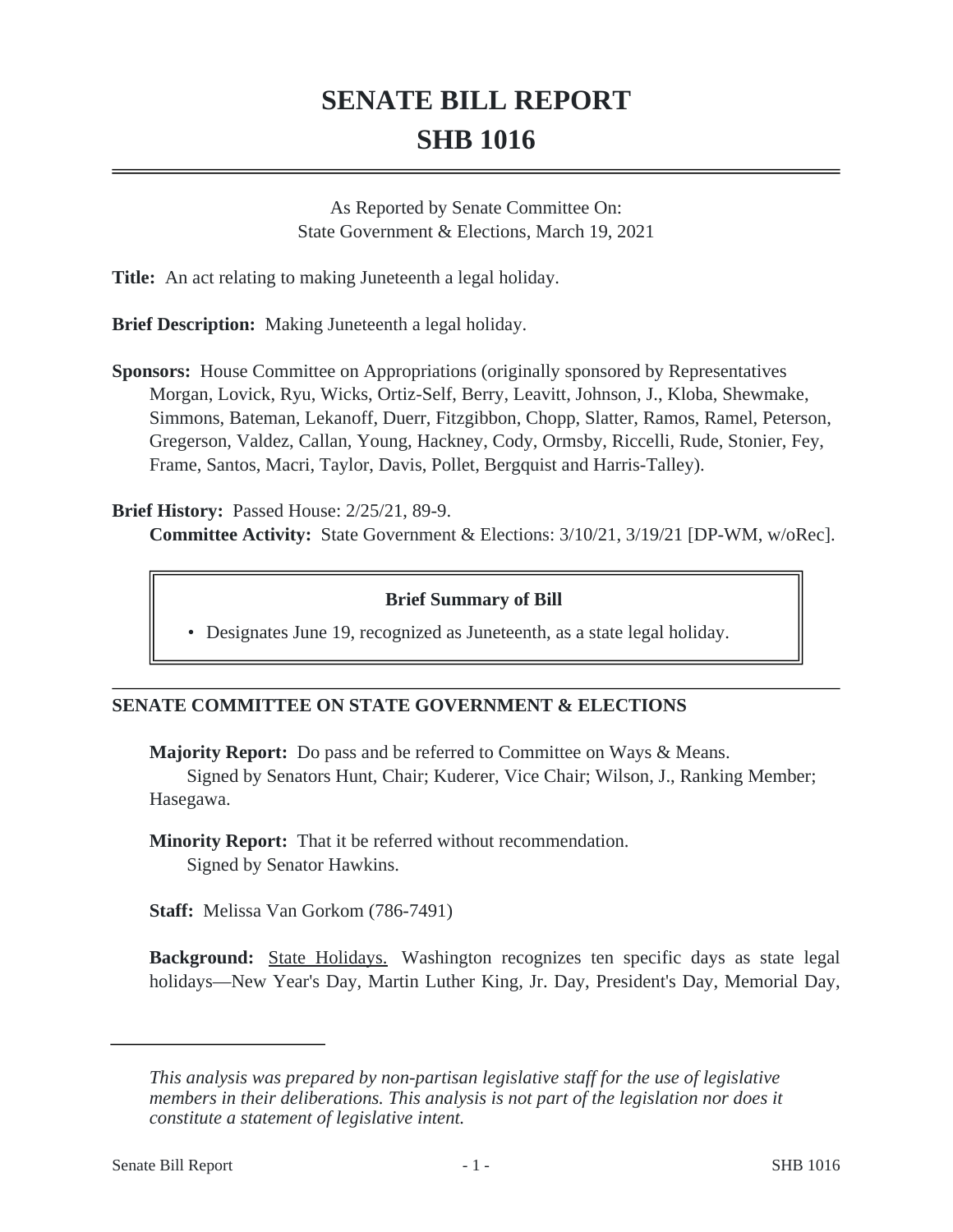Independence Day, Labor Day, Veterans' Day, Thanksgiving Day, Native American Heritage Day, and Christmas Day. In addition to legal holidays, the Legislature has statutorily recognized a number of days to commemorate an event, individual, or groups.

Juneteenth. On June 19, 1865, more than two years after the effective date of the Emancipation Proclamation, people in Galveston, Texas, finally learned that the Civil War had ended and enslaved people had been freed. June 19th has subsequently been celebrated as "Juneteenth" or Emancipation Day to commemorate the abolishment of slavery. In 2007, the Legislature designated Juneteenth as a day of remembrance for when slaves learned of their freedom. Forty-six other states and the District of Columbia also recognize Juneteenth as either a holiday or day of observance.

**Summary of Bill:** June 19, recognized as Juneteenth, is designated a state legal holiday.

**Appropriation:** The bill contains a null and void clause requiring specific funding be provided in an omnibus appropriation act.

**Fiscal Note:** Available.

# **Creates Committee/Commission/Task Force that includes Legislative members:** No.

**Effective Date:** Ninety days after adjournment of session in which bill is passed.

**Staff Summary of Public Testimony:** PRO: This makes Juneteenth a state paid holiday to commemorate the end of slavery, honor those who were held in captivity, and acknowledge the years of trauma. Though some ancestors were freed in 1863, the knowledge of freedom did not reach the last enslaved people until June 19, 1865. In all stages of my education, I have never had equal opportunity to learn of my true history in a form where blackness is celebrated for the involuntary contribution of my ancestors in American history as a whole, rather I have been taught false history that slavery ended after the Civil War. Continuing this false narrative undermines black and brown citizens in this country and the long lasting effects of Jim Crow laws after the Civil War. The black African American community has spent decades being told to wait, yet they are still in abject poverty with insurmountable barriers. Black folks are still fighting for the right to be seen and heard in the stories, history and contributions to America. This is a distinct step towards an antiracist future we claim to be pursing as we cannot move forward without knowing and claiming our history and that is not possible without acknowledging it and working to dismantle the systems the institution of slavery has left behind.

Some say that it costs too much to acknowledge the end of slavery, but when will it be cheap enough to acknowledge that slavery was wrong and we should honor the memory of those who suffered under that yoke. Data shows that this country made over \$3 trillion on the backs of my ancestors so requesting a paid holiday is not close to the real cost of racial injustice, consider this to be a down payment. Some say the state of Washington did not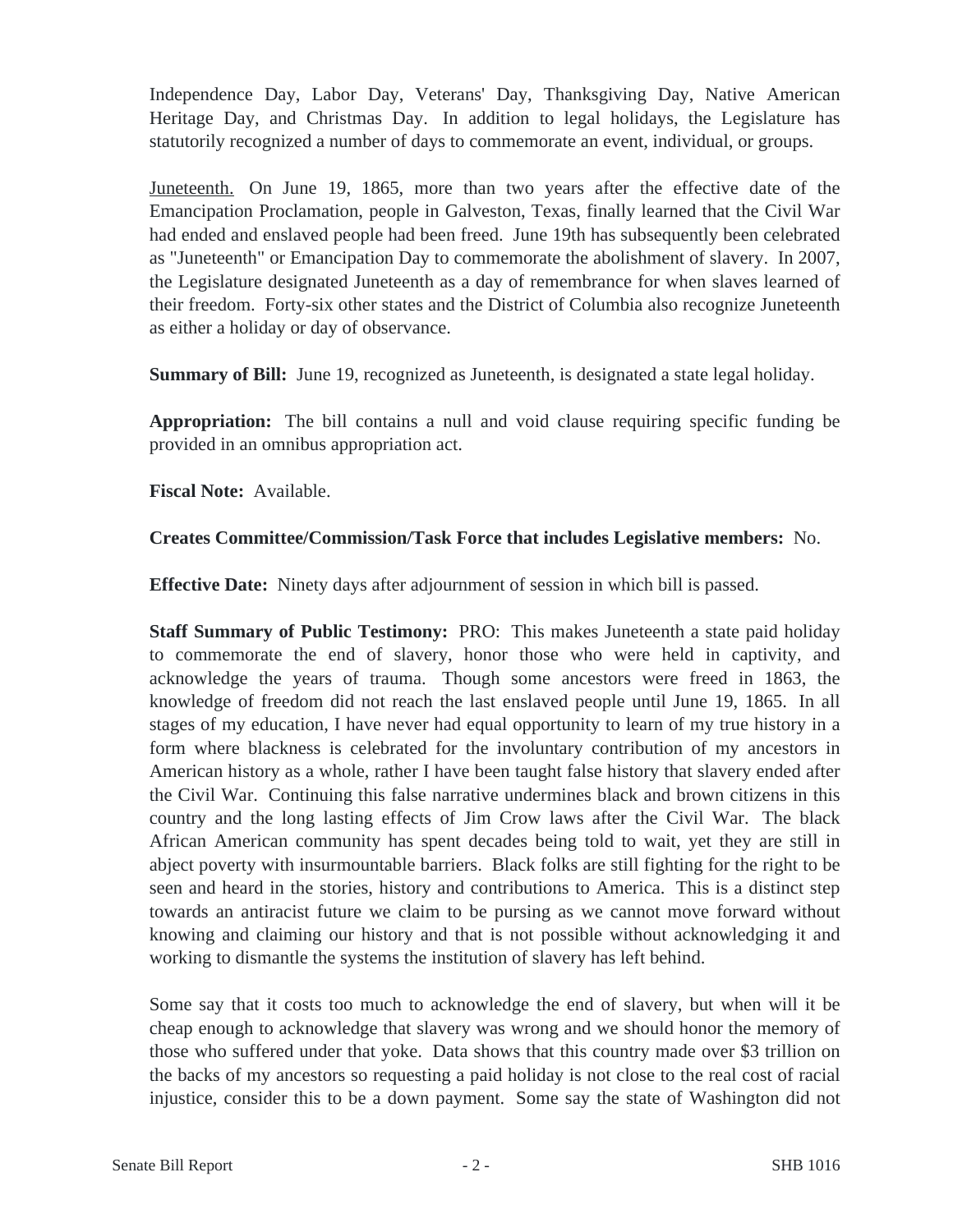have slavery, but Washington benefited from the \$3 trillion, and the state of Washington was not a state on July 4, 1776, yet we celebrate that holiday each year. This bill would provide the opportunity to learn about the true independence day for the black community. Our family celebrates Juneteenth on the Fourth of July to try to teach the history but it is important to have this as a paid state holiday so we do not have to share holidays. It is an important day in United States history, the end of slavery in United State is a cause of celebration, remembrance and an opportunity to learn. This is a history we should all know and having it as a holiday will help. Over the past year the Governor has heard from many stakeholders who want to make Juneteenth a state legal holiday as a step in the right direction to recognizing the horrors and brutality of slavery and the persistent injustices that persist today while simultaneously celebrating the resilience and contributions that black Americans have made to this country. The Governor has committed to supporting this legislation and fully funded the proposal in his budget.

CON: There is no education provision as part of this bill, this does not teach history. We oppose the tokenization of our history and culture in a time when it is increasingly obvious that some people may be free but are far from liberated. We cannot and should not commemorate something that does not exist, it is erasure of our past and denial of our present. In the bigger picture this bill has been weaponized, Juneteenth as a state holiday is used as a shield upheld as a first step to addressing antiblack racism. This would cost Washington \$7.5 million which is not an investment in culture, workers, education, healthcare, housing, or other issues that impact the whole black life and prosperity for all Washingtonians. Money desperately needed to help save black communities during this global public health crisis, the impacts of which are disproportionate for our people, would be wasted if spent on this bill. We urge you to prioritize other bills that directly invest in people first.

OTHER: We do not have issue with the intent of celebrating Juneteenth. We appreciate and acknowledge the rich history the black community has experienced and the value and importance of Juneteenth but encourage you to focus on things like ending the use of force on our communities and vote yes on bills that allow for police officers to be audited and the working families tax credit that positively impact our community and move the needle on things that are substantive in nature. We prefer substance over symbolism and encourage you to promote and uplift those bills rather than a bill that is largely symbolic.

**Persons Testifying:** PRO: Representative Melanie Morgan, Prime Sponsor; Da'Mea Birdsong, Washington State Board for Community and Technical Colleges; MarcusAntonio Gunn, Washington State Board for Community and Technical Colleges; RaShelle Davis, Governor's Office; Paula Sardinas, Washington Build Back Black Alliance; Chalia Stallings-Ala'ilima, Association is Washington Assistant Attorneys General, Local 5297, WFSE/AFSCME; Sandra Toussaint, AFSCME Council 28/WFSE.

CON: Sakara Remmu, The Washington Black Lives Matter Alliance.

OTHER: Samuel Martin, Washington for Black Lives.